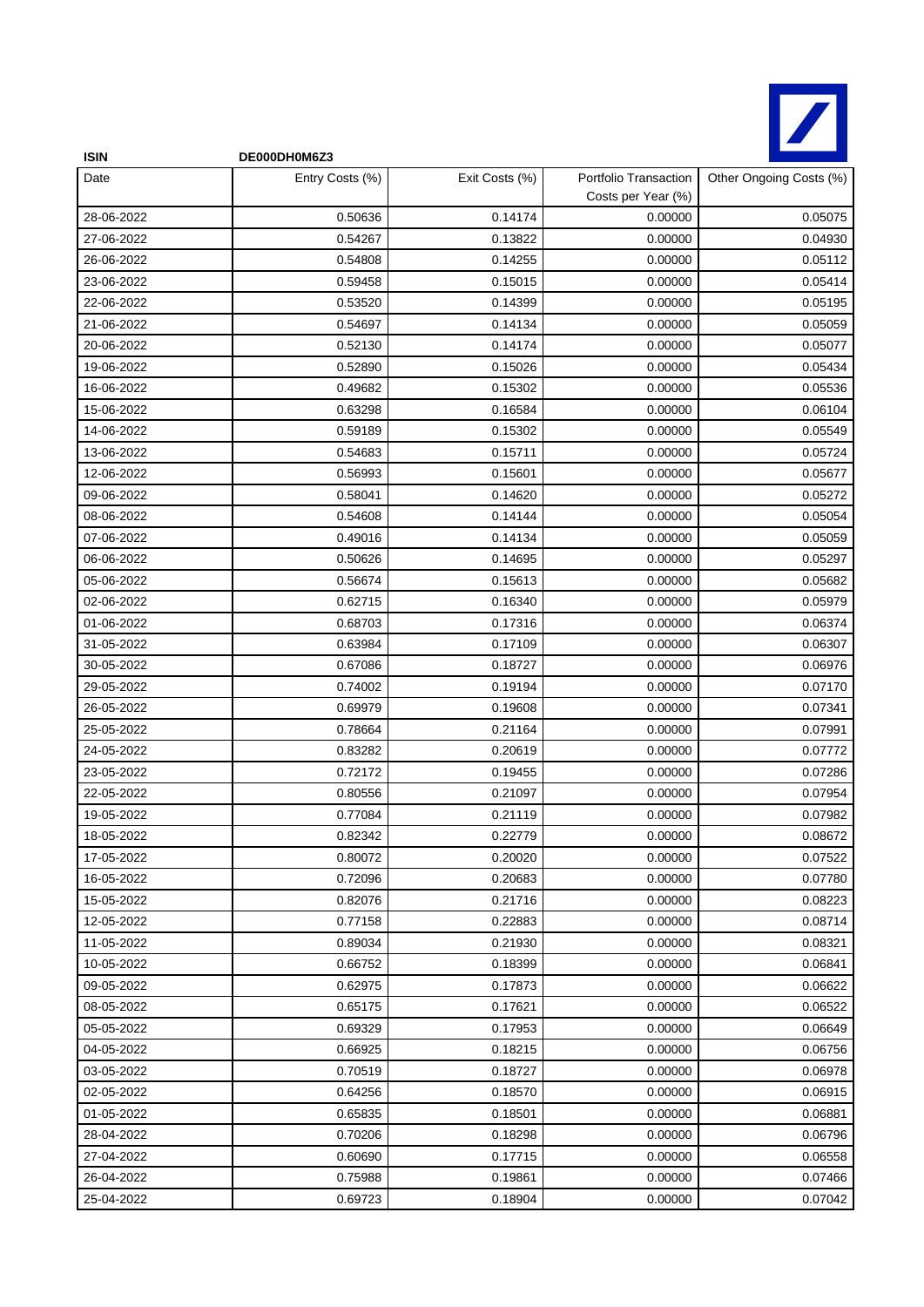| 24-04-2022 | 0.75174 | 0.17730 | 0.00000 | 0.06563 |
|------------|---------|---------|---------|---------|
| 21-04-2022 | 0.69441 | 0.16935 | 0.00000 | 0.06231 |
| 20-04-2022 | 0.53093 | 0.15748 | 0.00000 | 0.05732 |
| 19-04-2022 | 0.59484 | 0.16434 | 0.00000 | 0.06012 |
| 18-04-2022 | 0.59098 | 0.17007 | 0.00000 | 0.06245 |
| 13-04-2022 | 0.73144 | 0.18622 | 0.00000 | 0.06928 |
| 12-04-2022 | 0.66166 | 0.18727 | 0.00000 | 0.06981 |
| 11-04-2022 | 0.66748 | 0.18939 | 0.00000 | 0.07061 |
| 10-04-2022 | 0.66709 | 0.18674 | 0.00000 | 0.06953 |
| 07-04-2022 | 0.83824 | 0.21030 | 0.00000 | 0.07928 |
| 06-04-2022 | 0.81609 | 0.20855 | 0.00000 | 0.07880 |
| 05-04-2022 | 0.77842 | 0.20747 | 0.00000 | 0.07809 |
| 04-04-2022 | 0.75724 | 0.20704 | 0.00000 | 0.07801 |
| 03-04-2022 | 0.73243 | 0.20161 | 0.00000 | 0.07579 |
| 31-03-2022 | 0.66644 | 0.19841 | 0.00000 | 0.07429 |
| 30-03-2022 | 0.72739 | 0.19666 | 0.00000 | 0.07359 |
| 29-03-2022 | 0.73736 | 0.19802 | 0.00000 | 0.07425 |
| 28-03-2022 | 0.76236 | 0.19268 | 0.00000 | 0.07200 |
| 27-03-2022 | 0.66898 | 0.19455 | 0.00000 | 0.07208 |
| 25-03-2022 | 0.90286 | 0.22002 | 0.00000 | 0.08346 |
| 24-03-2022 | 0.90853 | 0.22962 | 0.00000 | 0.08723 |
| 23-03-2022 | 0.88409 | 0.23202 | 0.00000 | 0.08845 |
| 22-03-2022 | 0.79893 | 0.24272 | 0.00000 | 0.09280 |
| 21-03-2022 | 0.92171 | 0.26008 | 0.00000 | 0.10005 |
| 18-03-2022 | 0.99107 | 0.26596 | 0.00000 | 0.10256 |
| 17-03-2022 | 1.01746 | 0.27548 | 0.00000 | 0.10663 |
| 16-03-2022 | 1.16119 | 0.30864 | 0.00000 | 0.12053 |
| 15-03-2022 | 1.23030 | 0.32468 | 0.00000 | 0.12701 |
| 14-03-2022 | 1.05278 | 0.34904 | 0.00000 | 0.13711 |
| 11-03-2022 | 1.24753 | 0.37951 | 0.00000 | 0.14987 |
| 10-03-2022 | 1.63968 | 0.39841 | 0.00000 | 0.15775 |
| 09-03-2022 | 1.46088 | 0.48544 | 0.00000 | 0.19414 |
| 08-03-2022 | 1.98539 | 0.59347 | 0.00000 | 0.23936 |
| 07-03-2022 | 3.30976 | 0.72993 | 0.00000 | 0.29621 |
| 04-03-2022 | 2.03357 | 0.45351 | 0.00000 | 0.18079 |
| 03-03-2022 | 2.11685 | 0.37736 | 0.00000 | 0.14910 |
| 02-03-2022 | 0.97240 | 0.42463 | 0.00000 | 0.16877 |
| 01-03-2022 | 0.81286 | 0.34783 | 0.00000 | 0.13666 |
| 28-02-2022 | 0.81541 | 0.33557 | 0.00000 | 0.13163 |
| 25-02-2022 | 0.89759 | 0.34364 | 0.00000 | 0.13494 |
| 24-02-2022 | 0.80961 | 0.34305 | 0.00000 | 0.13468 |
| 23-02-2022 | 0.57584 | 0.28450 | 0.00000 | 0.11027 |
| 22-02-2022 | 0.64032 | 0.30211 | 0.00000 | 0.11757 |
| 21-02-2022 | 0.66993 | 0.28653 | 0.00000 | 0.11114 |
| 18-02-2022 | 0.56772 | 0.27360 | 0.00000 | 0.10575 |
| 17-02-2022 | 0.61560 | 0.28289 | 0.00000 | 0.10957 |
| 15-02-2022 | 0.52686 | 0.26918 | 0.00000 | 0.10387 |
| 14-02-2022 | 0.77444 | 0.29240 | 0.00000 | 0.11358 |
| 11-02-2022 | 0.57683 | 0.24331 | 0.00000 | 0.09313 |
| 10-02-2022 | 0.52826 | 0.23781 | 0.00000 | 0.09077 |
| 09-02-2022 | 0.58309 | 0.24814 | 0.00000 | 0.09518 |
| 08-02-2022 | 0.56051 | 0.25773 | 0.00000 | 0.09900 |
| 07-02-2022 | 0.66186 | 0.25740 | 0.00000 | 0.09900 |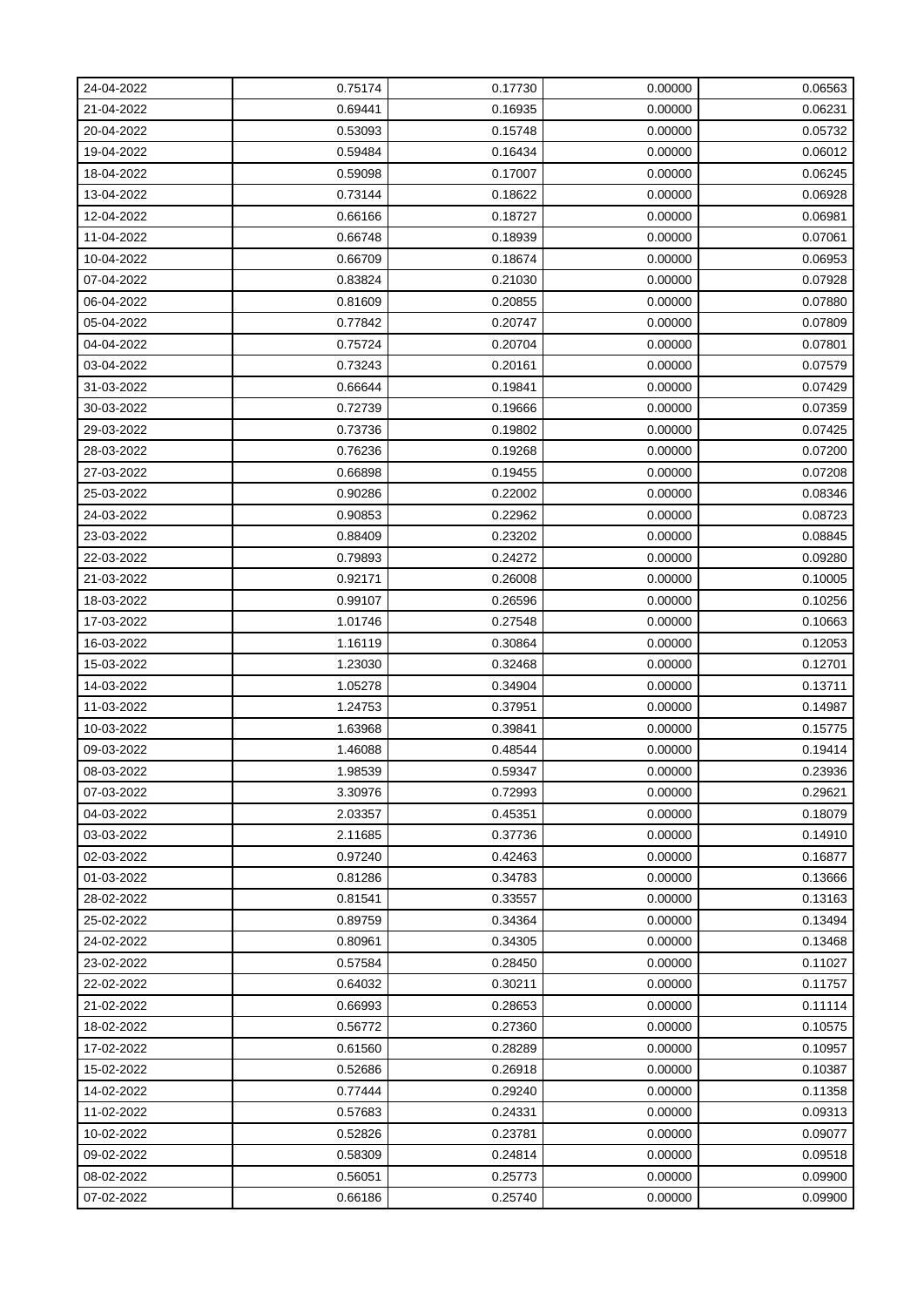| 04-02-2022 | 0.49462 | 0.24845 | 0.00000 | 0.09526 |
|------------|---------|---------|---------|---------|
| 03-02-2022 | 0.75313 | 0.31201 | 0.00000 | 0.12170 |
| 02-02-2022 | 0.75559 | 0.31949 | 0.00000 | 0.12482 |
| 01-02-2022 | 0.80413 | 0.32051 | 0.00000 | 0.12524 |
| 31-01-2022 | 0.66044 | 0.33278 | 0.00000 | 0.13028 |
| 28-01-2022 | 0.86104 | 0.35336 | 0.00000 | 0.13883 |
| 27-01-2022 | 0.69431 | 0.33727 | 0.00000 | 0.13224 |
| 26-01-2022 | 0.66382 | 0.33278 | 0.00000 | 0.13040 |
| 25-01-2022 | 0.81421 | 0.33898 | 0.00000 | 0.13293 |
| 24-01-2022 | 0.86081 | 0.34130 | 0.00000 | 0.13398 |
| 21-01-2022 | 0.64416 | 0.31898 | 0.00000 | 0.12465 |
| 20-01-2022 | 0.64075 | 0.29985 | 0.00000 | 0.11674 |
| 19-01-2022 | 0.71988 | 0.29369 | 0.00000 | 0.11410 |
| 18-01-2022 | 0.59551 | 0.27322 | 0.00000 | 0.10562 |
| 17-01-2022 | 0.62020 | 0.26738 | 0.00000 | 0.10316 |
| 14-01-2022 | 0.61592 | 0.27360 | 0.00000 | 0.10570 |
| 13-01-2022 | 0.52225 | 0.25253 | 0.00000 | 0.09691 |
| 12-01-2022 | 0.60989 | 0.25806 | 0.00000 | 0.09925 |
| 11-01-2022 | 0.51781 | 0.26178 | 0.00000 | 0.10079 |
| 10-01-2022 | 0.64860 | 0.25674 | 0.00000 | 0.09871 |
| 07-01-2022 | 0.51635 | 0.25907 | 0.00000 | 0.09963 |
| 06-01-2022 | 0.67370 | 0.26316 | 0.00000 | 0.10134 |
| 05-01-2022 | 0.54240 | 0.25806 | 0.00000 | 0.09928 |
| 04-01-2022 | 0.60540 | 0.26212 | 0.00000 | 0.10091 |
| 03-01-2022 | 0.65993 | 0.26385 | 0.00000 | 0.10167 |
| 31-12-2021 | 0.64718 | 0.26991 | 0.00000 | 0.10431 |
| 30-12-2021 | 0.64362 | 0.27739 | 0.00000 | 0.10736 |
| 29-12-2021 | 0.62545 | 0.29155 | 0.00000 | 0.11317 |
| 28-12-2021 | 0.57755 | 0.28209 | 0.00000 | 0.10926 |
| 27-12-2021 | 0.69253 | 0.29455 | 0.00000 | 0.11439 |
| 23-12-2021 | 0.62656 | 0.30075 | 0.00000 | 0.11699 |
| 22-12-2021 | 0.74015 | 0.31797 | 0.00000 | 0.12416 |
| 21-12-2021 | 0.75169 | 0.33445 | 0.00000 | 0.13106 |
| 20-12-2021 | 0.72833 | 0.36166 | 0.00000 | 0.14247 |
| 17-12-2021 | 0.71929 | 0.31847 | 0.00000 | 0.12447 |
| 16-12-2021 | 0.58879 | 0.30488 | 0.00000 | 0.11878 |
| 15-12-2021 | 0.69250 | 0.33956 | 0.00000 | 0.13321 |
| 14-12-2021 | 0.79415 | 0.33557 | 0.00000 | 0.13148 |
| 13-12-2021 | 0.70562 | 0.34072 | 0.00000 | 0.13370 |
| 10-12-2021 | 0.72778 | 0.33501 | 0.00000 | 0.13131 |
| 09-12-2021 | 0.71948 | 0.32415 | 0.00000 | 0.12677 |
| 08-12-2021 | 0.73213 | 0.35211 | 0.00000 | 0.13808 |
| 07-12-2021 | 0.82653 | 0.34364 | 0.00000 | 0.13486 |
| 06-12-2021 | 0.69631 | 0.34904 | 0.00000 | 0.13718 |
| 03-12-2021 | 0.74061 | 0.34072 | 0.00000 | 0.13371 |
| 02-12-2021 | 0.66516 | 0.33333 | 0.00000 | 0.13064 |
| 01-12-2021 | 0.76160 | 0.32051 | 0.00000 | 0.12521 |
| 30-11-2021 | 0.68351 | 0.33557 | 0.00000 | 0.13152 |
| 29-11-2021 | 0.78299 | 0.34483 | 0.00000 | 0.13534 |
| 26-11-2021 | 0.74045 | 0.31250 | 0.00000 | 0.12196 |
| 25-11-2021 | 0.66178 | 0.28612 | 0.00000 | 0.11094 |
| 24-11-2021 | 0.66521 | 0.29326 | 0.00000 | 0.11386 |
| 23-11-2021 | 0.58213 | 0.29326 | 0.00000 | 0.11390 |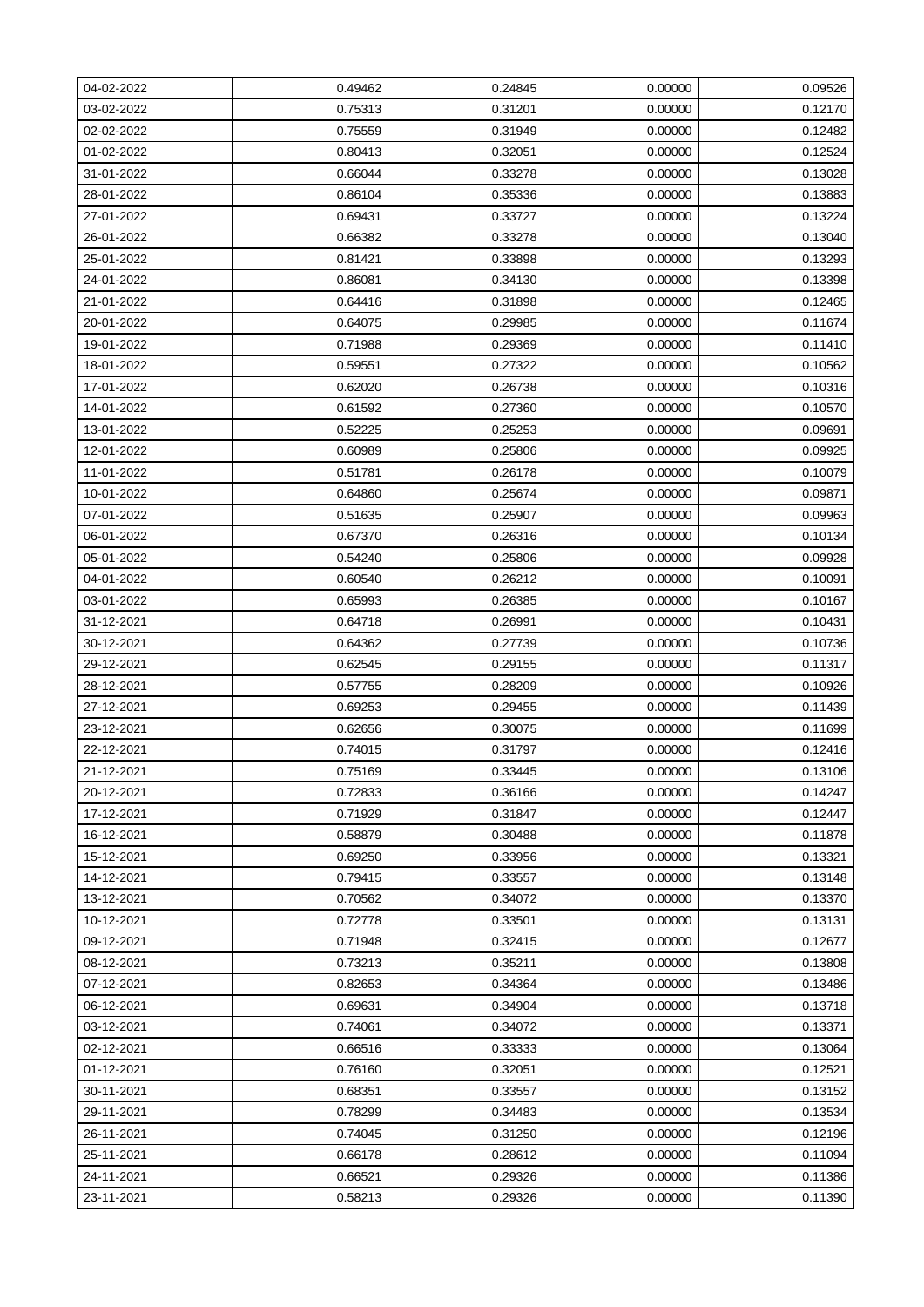| 22-11-2021 | 0.66799 | 0.30864 | 0.00000 | 0.12034 |
|------------|---------|---------|---------|---------|
| 19-11-2021 | 0.71037 | 0.27933 | 0.00000 | 0.10817 |
| 18-11-2021 | 0.69260 | 0.28571 | 0.00000 | 0.11075 |
| 17-11-2021 | 0.54321 | 0.26882 | 0.00000 | 0.10372 |
| 16-11-2021 | 0.60121 | 0.27473 | 0.00000 | 0.10620 |
| 15-11-2021 | 0.64204 | 0.25907 | 0.00000 | 0.09970 |
| 12-11-2021 | 0.56350 | 0.25413 | 0.00000 | 0.09761 |
| 11-11-2021 | 0.60766 | 0.24814 | 0.00000 | 0.09514 |
| 10-11-2021 | 0.52897 | 0.24661 | 0.00000 | 0.09427 |
| 09-11-2021 | 0.63142 | 0.24722 | 0.00000 | 0.09474 |
| 08-11-2021 | 0.46901 | 0.23613 | 0.00000 | 0.09013 |
| 05-11-2021 | 0.57647 | 0.23585 | 0.00000 | 0.08999 |
| 04-11-2021 | 0.57936 | 0.22650 | 0.00000 | 0.08614 |
| 03-11-2021 | 0.54112 | 0.22371 | 0.00000 | 0.08493 |
| 02-11-2021 | 0.58500 | 0.22883 | 0.00000 | 0.08707 |
| 01-11-2021 | 0.51432 | 0.21930 | 0.00000 | 0.08308 |
| 28-10-2021 | 0.43983 | 0.21254 | 0.00000 | 0.08024 |
| 27-10-2021 | 0.50816 | 0.22779 | 0.00000 | 0.08659 |
| 26-10-2021 | 0.50352 | 0.22173 | 0.00000 | 0.08411 |
| 25-10-2021 | 0.42475 | 0.21598 | 0.00000 | 0.08169 |
| 24-10-2021 | 0.48461 | 0.21254 | 0.00000 | 0.08029 |
| 21-10-2021 | 0.50619 | 0.20964 | 0.00000 | 0.07906 |
| 20-10-2021 | 0.49689 | 0.20768 | 0.00000 | 0.07828 |
| 19-10-2021 | 0.43678 | 0.20471 | 0.00000 | 0.07700 |
| 18-10-2021 | 0.41066 | 0.20640 | 0.00000 | 0.07769 |
| 17-10-2021 | 0.51165 | 0.21186 | 0.00000 | 0.07997 |
| 14-10-2021 | 0.46416 | 0.20921 | 0.00000 | 0.07892 |
| 13-10-2021 | 0.48591 | 0.22497 | 0.00000 | 0.08545 |
| 12-10-2021 | 0.56385 | 0.23202 | 0.00000 | 0.08840 |
| 11-10-2021 | 0.48146 | 0.23669 | 0.00000 | 0.09033 |
| 10-10-2021 | 0.52311 | 0.24155 | 0.00000 | 0.09239 |
| 07-10-2021 | 0.55856 | 0.27360 | 0.00000 | 0.10576 |
| 06-10-2021 | 0.59621 | 0.28986 | 0.00000 | 0.11248 |
| 05-10-2021 | 0.64804 | 0.28209 | 0.00000 | 0.10926 |
| 04-10-2021 | 0.65704 | 0.28409 | 0.00000 | 0.11003 |
| 03-10-2021 | 0.58447 | 0.27855 | 0.00000 | 0.10777 |
| 30-09-2021 | 0.60075 | 0.28694 | 0.00000 | 0.11132 |
| 29-09-2021 | 0.62784 | 0.25806 | 0.00000 | 0.09923 |
| 28-09-2021 | 0.54865 | 0.25740 | 0.00000 | 0.09901 |
| 27-09-2021 | 0.60237 | 0.25253 | 0.00000 | 0.09699 |
| 26-09-2021 | 0.67365 | 0.26455 | 0.00000 | 0.10193 |
| 23-09-2021 | 0.59728 | 0.26144 | 0.00000 | 0.10059 |
| 22-09-2021 | 0.64940 | 0.27972 | 0.00000 | 0.10825 |
| 21-09-2021 | 0.59943 | 0.29455 | 0.00000 | 0.11444 |
| 20-09-2021 | 0.67380 | 0.28612 | 0.00000 | 0.11094 |
| 19-09-2021 | 0.72204 | 0.29155 | 0.00000 | 0.11319 |
| 16-09-2021 | 0.62264 | 0.26144 | 0.00000 | 0.10062 |
| 15-09-2021 | 0.66117 | 0.28090 | 0.00000 | 0.10874 |
| 14-09-2021 | 0.56589 | 0.26702 | 0.00000 | 0.10296 |
| 13-09-2021 | 0.53381 | 0.24722 | 0.00000 | 0.09472 |
| 12-09-2021 | 0.52427 | 0.25413 | 0.00000 | 0.09757 |
| 09-09-2021 | 0.49412 | 0.24301 | 0.00000 | 0.09301 |
| 08-09-2021 | 0.60070 | 0.24814 | 0.00000 | 0.09510 |